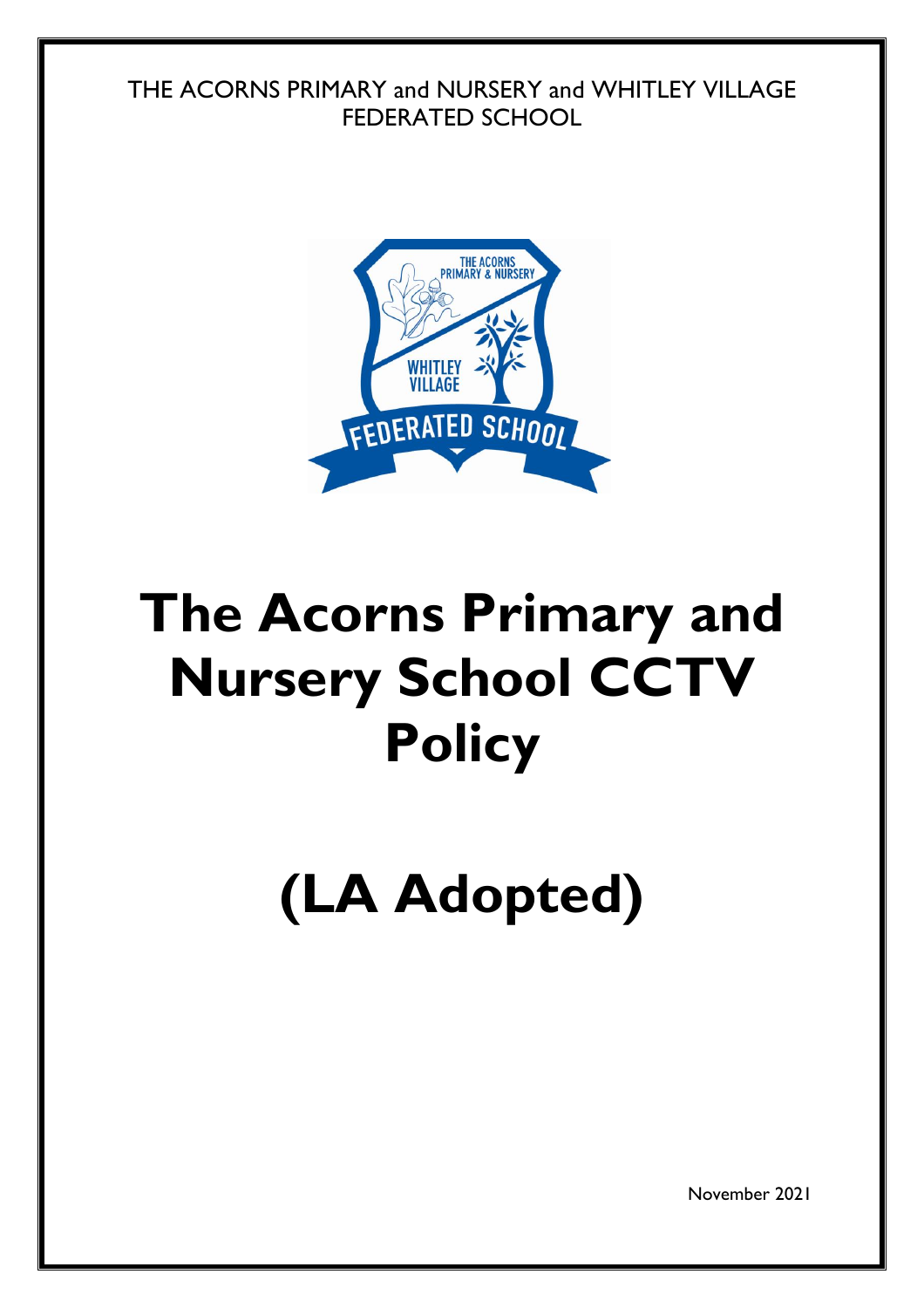#### **1.0 Background**

1.1 The Acorns Primary and Nursery School uses closed circuit television (CCTV) images for the prevention, identification and reduction of crime and monitor the school buildings in order to provide a safe and secure environment for pupils, staff and visitors, and to prevent the loss or damage to school property.

1.2 CCTV surveillance at the School is intended for the purposes of:

- protecting the school buildings and school assets, both during and after school hours;
- **Partherive is also promoting the health and safety of staff, pupils and visitors;**
- **Paramers** preventing bullying;
- reducing the incidence of crime and anti-social behaviour (including theft and vandalism);
- supporting the Police in a bid to deter and detect crime;
- assisting in identifying, apprehending and prosecuting offenders; and
- ensuring that the school rules are respected so that the school can be properly managed.

1.3 The system comprises of a number of 17 fixed cameras.

1.4 The CCTV system is owned and operated by the school and the deployment of which is determined by the school's leadership team. The system is maintained under contract and is monitored out of hours.

1.5 The CCTV is monitored centrally from the school office by the Site Maintenance Manager

1.6 The school's CCTV Scheme is registered with the Information Commissioner under the terms of the Data Protection Act. This policy outlines the school's use of CCTV and how it complies with the Act.

1.7 All authorised operators and employees with access to images are aware of the procedures that need to be followed when accessing the recorded images. All operators are trained in their responsibilities under the CCTV Code of Practice. All employees are aware of the restrictions in relation to access to, and disclosure of, recorded images.

1.8 The school complies with Information Commissioner's Office (ICO) CCTV Code of Practice to ensure it is used responsibly and safeguards both trust and confidence in its continued use.

1.9 The use of the CCTV system will be conducted in a professional, ethical and legal manner and any diversion of the use of CCTV security technologies for other purposes is prohibited by this policy e.g. CCTV will not be used for monitoring employee performance.

1.10 CCTV monitoring of public areas for security purposes will be conducted in a manner consistent with all existing policies adopted by the school, including the provisions set down in equality and other educational and related legislation.

#### **2.0 Justification for Use of CCTV**

2.1 The use of CCTV to control the perimeter of the school buildings for security purposes has been deemed to be justified by the leadership team/governors. The system is intended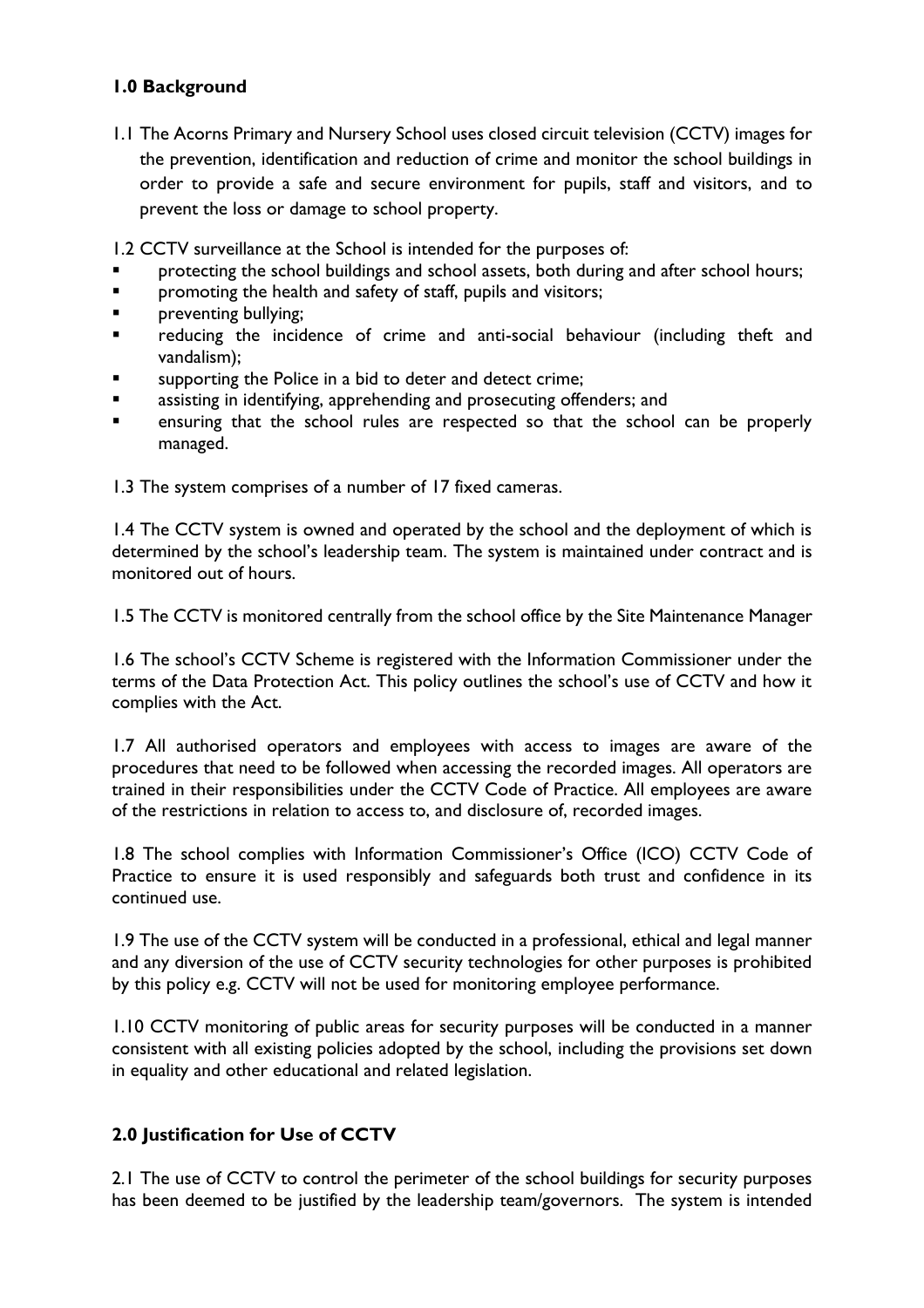to capture images of intruders or of individuals damaging property or removing goods without authorisation or of anti-social behaviour.

2.2 CCTV systems will not be used to monitor normal teacher/student classroom activity in school.

2.3 In other areas of the school where CCTV has been installed, e.g. hallways, stairwells, locker areas, the school has demonstrated that there is a proven risk to security and/or health & safety and that the installation of CCTV is proportionate in addressing such issues that may have arisen prior to the installation of the system.

#### **3.0 Data Protection Impact Assessments**

3.1 Where new CCTV systems or cameras are to be installed, the School will carry out a full Data Protection Impact Assessment identifying risks related to the installation and ensuring full compliance with data protection legislation. This may involve the need for consultation with staff, parents and local residents.

3.2 Where existing CCTV systems are in operation as of May 2018, the school will endeavour to carry out a full Data Protection Impact Assessment on any upgrade or replacement of the system or within a 3-year period from the date of the implementation of GDPR, whichever is sooner.

#### **4.0 Location of Cameras**

4.1 Cameras will be sited so they only capture images relevant to the purposes for which they are installed and care will be taken to ensure that reasonable privacy expectations are not violated.

4.2 The School will ensure that the location of equipment is carefully considered to ensure that images captured comply with the Data Protection Act. The school will make every effort to position cameras so that their coverage is restricted to the school premises, which may include outdoor areas.

4.3 CCTV will not be used in classrooms.

4.4 Use of CCTV to monitor areas where individuals would have a reasonable expectation of privacy would be difficult to justify. *The Acorns Primary and Nursery School* has endeavoured to select locations for the installation of CCTV cameras which are least intrusive to protect the privacy of individuals.

4.5 Cameras are placed so as to record external areas are positioned in such a way as to prevent or minimise recording of passers-by or of another person's private property.

4.6 CCTV Video Monitoring and Recording of Public Areas may include the following:

- *Protection of school buildings and property:* The building's perimeter, entrances and exits, lobbies and corridors, special storage areas, office locations, receiving areas for goods/services
- *Monitoring of Access Control Systems:* Monitor and record restricted access areas at entrances to buildings and other areas
- *Verification of Security Alarms:* Intrusion alarms, exit door controls, external alarms
- *Video Patrol of Public Areas:* Parking areas, Main entrance/exit gates, Traffic Control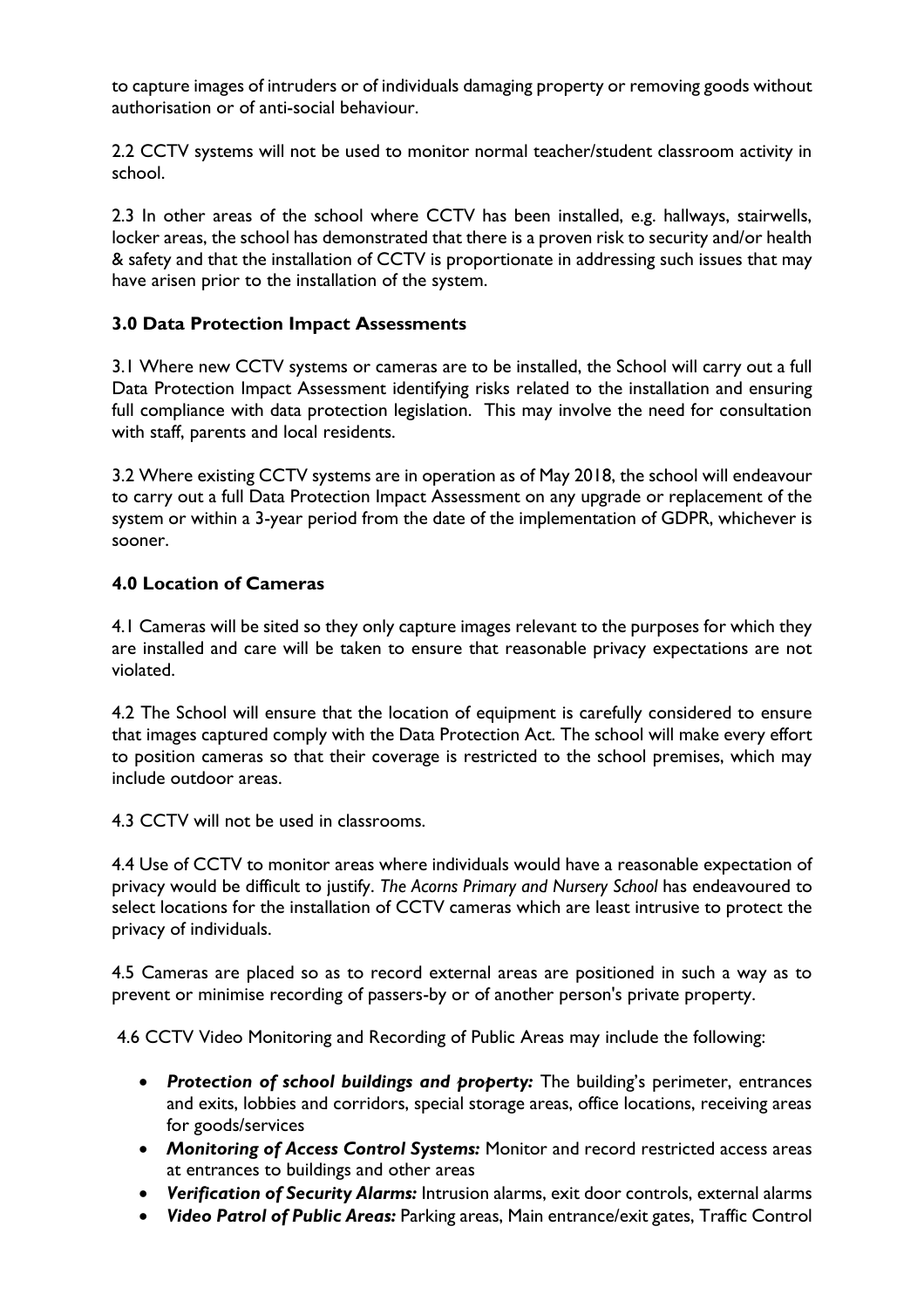*Criminal Investigations (carried out by police):* Robbery, burglary and theft surveillance

#### **5.0 Covert Surveillance**

5.1 *The Acorns Primary and Nursery School* will not engage in covert surveillance.

#### **6.0 Notification**

6.1 A copy of this CCTV Policy will be provided on request to staff, students, parents and visitors to the school and will be made available on the school website.

6.2 The location of CCTV cameras will also be indicated and adequate signage will be placed at each location in which a CCTV camera(s) is sited to indicate that CCTV is in operation.

6.3 Adequate signage will also be prominently displayed at the entrance to *The Acorns Primary and Nursery School* property. Signage shall include the name and contact details of the data controller as well as the specific purpose(s) for which the CCTV camera is in place in each location.

Appropriate locations for signage will include:

- at entrances to premises i.e. external doors, school gates
- reception area
- at or close to each internal camera

#### **7.0 Storage and Retention**

7.1 The images captured by the CCTV system will be retained for a maximum of 28 days, except where the image identifies an issue and is retained specifically in the context of an investigation/prosecution of that issue.

7.2 The images/recordings will be stored in a secure environment with a log of access kept.

7.3 Access will be restricted to authorised personnel. Supervising the access and maintenance of the CCTV System is the responsibility of the Headteacher. The Headteacher may delegate the administration of the CCTV System to another staff member.

7.4 In certain circumstances, the recordings may also be viewed by other individuals in order to achieve the objectives set out above. When CCTV recordings are being viewed, access will be limited to authorised individuals on a need-to-know basis.

7.5 Files/Tapes/DVDs will be stored in a secure environment with a log of access to tapes kept. Access will be restricted to authorised personnel. Similar measures will be employed when using disk storage, with automatic logs of access to the images created.

#### **8.0 ACCESS**

8.1 Recorded footage and the monitoring equipment will be securely stored in a restricted area. Unauthorised access to that area will not be permitted at any time. The area will be locked when not occupied by authorised personnel. A log of access to footage will be maintained.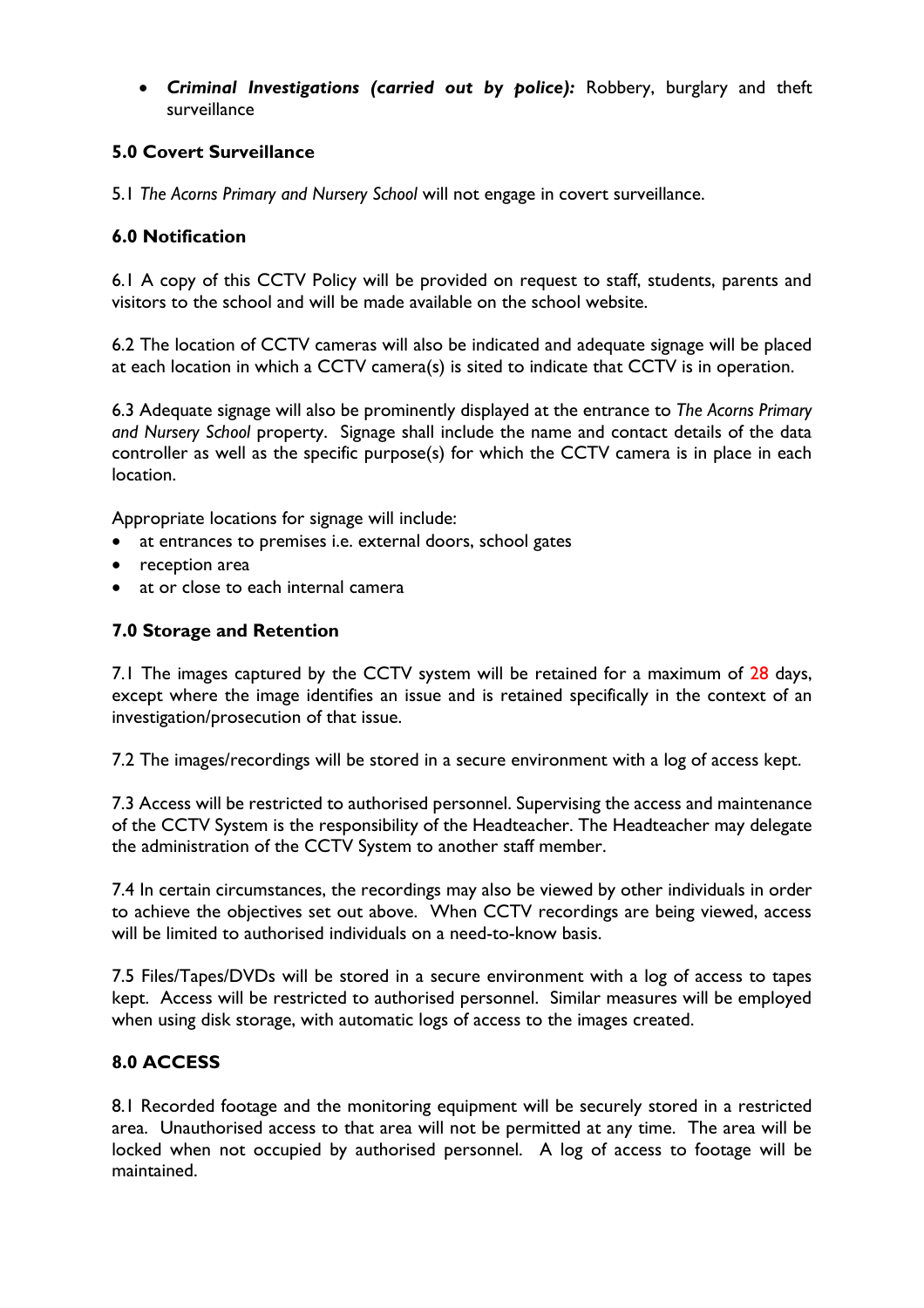8.2 Access to the CCTV system and stored images will be restricted to authorised personnel only.

8.3 When accessing images two authorised members of staff must be present. A written record of access will be made. Records of access will be kept.

8.4 A record of the date of any disclosure request along with details of who the information has been provided to (the name of the person and the organisation they represent), why they required it and how the request was dealt with will be made and kept, in case of challenge.

8.5 Data will be provided to those requests authorised in a permanent format where possible. If this is not possible the data subject will be offered the opportunity to view the footage. 8.6 In relevant circumstances, CCTV footage may be accessed:

- By the police where *The Acorns Primary and Nursery School* (or its agents) are required by law to make a report regarding the commission of a suspected crime; or
- **Following a request by the police when a crime or suspected crime has taken place** and/or when it is suspected that illegal/anti-social behaviour is taking place on *The Acorns Primary and Nursery School* property, or
- **To the HSE and/or any other statutory body charged with child safeguarding; or**
- To assist the Headteacher in establishing facts in cases of unacceptable student behaviour, in which case, the parents/guardians will be informed; or
- To data subjects (or their legal representatives), pursuant to a Subject Access Request or
- To individuals (or their legal representatives) subject to a court order.
- To the school insurance company where the insurance company requires same in order to pursue a claim for damage done to the insured property.

#### **9.0 Subject Access Requests (SAR)**

9.1 Individuals have the right to request access to CCTV footage relating to themselves under the Data Protection Act.

9.2 Individuals submitting requests for access will be asked to provide sufficient information to enable the footage relating to them to be identified. For example, date, time and location.

9.3 The school will respond to requests within 30 calendar days of receiving the request in line with the school's right of access policy.

9.4 The school reserves the right to refuse access to CCTV footage where this would prejudice the legal rights of other individuals or jeopardise an on-going investigation.

9.5 A record of the date of the disclosure along with details of who the information has been provided to (the name of the person and the organisation they represent) and why they required it will be made.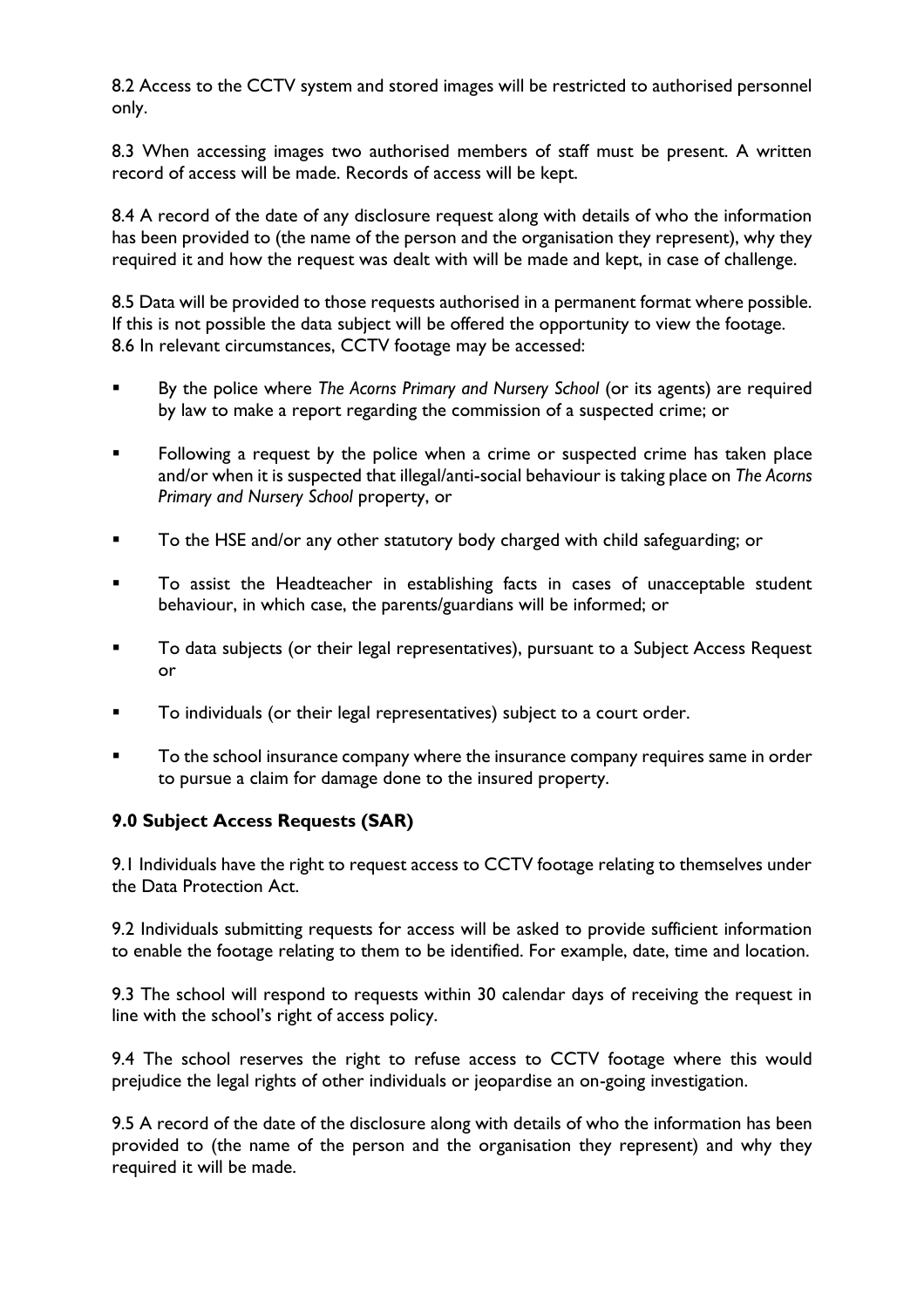9.6 In giving a person a copy of their data, the school provide a still/series of still pictures, a tape or a disk with relevant images. However, other images of other individuals will be obscured before the data is released.

9.7 Where footage contains images relating to  $3<sup>rd</sup>$  parties, the school will take appropriate steps to mask and protect the identities of those individuals.

#### **10.0 Complaints**

10.1 Complaints and enquiries about the operation of CCTV within the school should be directed to the Headteacher in the first instance.

#### **11.0 Staff Training**

11.1 Staff authorised to access the CCTV system will be trained to comply with this policy. Staff will understand that all information relating to the CCTV images must be handled securely.

11.2 Staff will receive appropriate training to enable them to identify and handle different requests according to regulations.

11.3 Staff misuse of surveillance system information will lead to disciplinary proceedings.

#### **12.0 Responsibilities**

12.1 The Headteacher (or nominated deputy) will:

- Ensure that the use of CCTV systems is implemented in accordance with the policy set down by *The Acorns Primary and Nursery School*
- Oversee and co-ordinate the use of CCTV monitoring for safety and security purposes within *The Acorns Primary and Nursery School*
- Ensure that all existing CCTV monitoring systems will be evaluated for compliance with this policy
- Ensure that the CCTV monitoring at *The Acorns Primary and Nursery School* is consistent with the highest standards and protections
- Review camera locations and be responsible for the release of any information or recorded CCTV materials stored in compliance with this policy
- Maintain a record of access (e.g. an access log) to or the release of tapes or any material recorded or stored in the system
- Ensure that monitoring recorded tapes are not duplicated for release
- Ensure that the perimeter of view from fixed location cameras conforms to this policy both internally and externally
- Give consideration to both students and staff feedback/complaints regarding possible invasion of privacy or confidentiality due to the location of a particular CCTV camera or associated equipment
- Ensure that all areas being monitored are not in breach of an enhanced expectation of the privacy of individuals within the school and be mindful that no such infringement is likely to take place
- Co-operate with the Health & Safety Officer of *The Acorns Primary and Nursery School* in reporting on the CCTV system in operation in the school